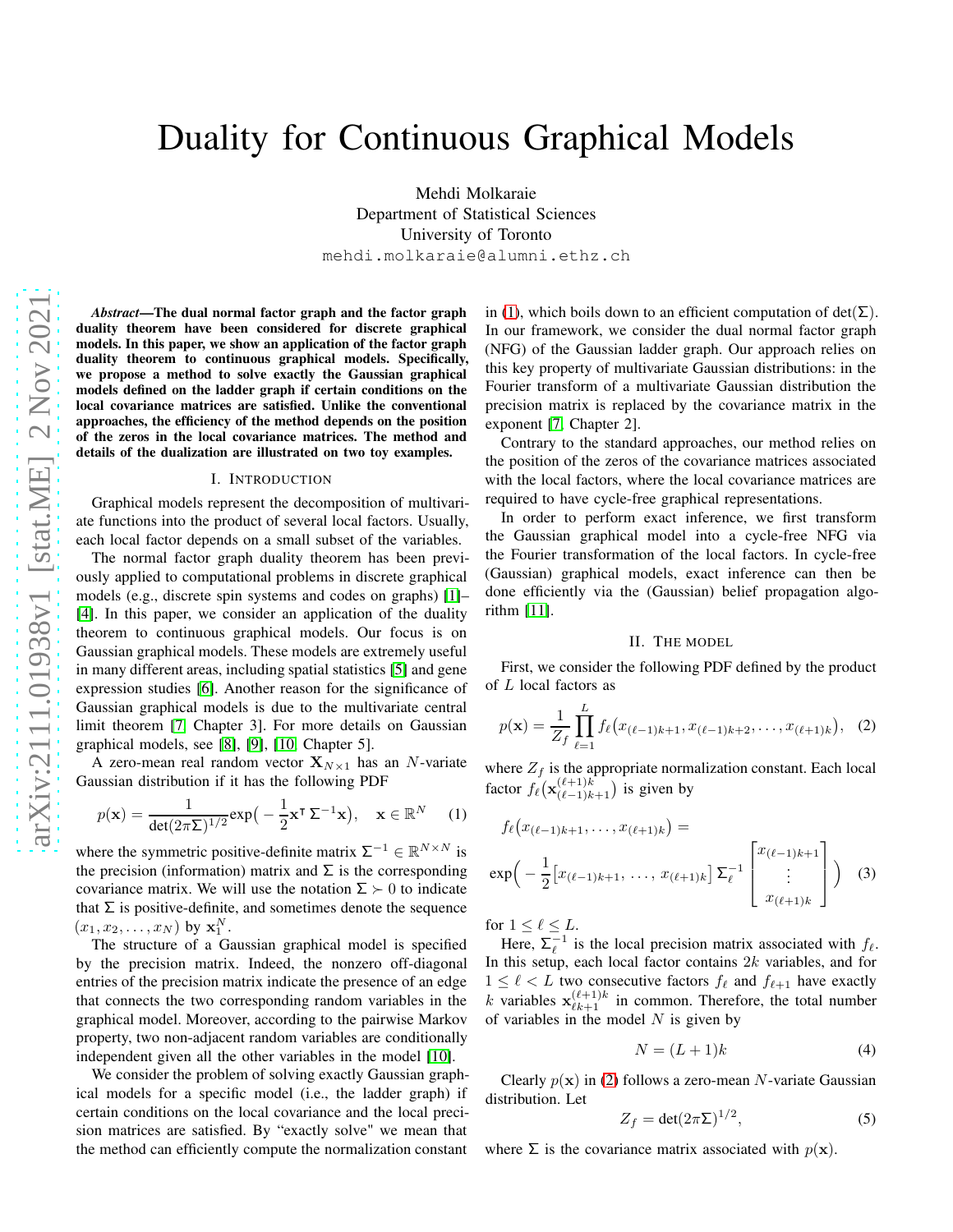

<span id="page-1-1"></span>Fig. 1. The NFG for the ladder graph with factorization in [\(6\)](#page-1-0). The factors  $\{\pi_\ell, 1 \leq \ell \leq L\}$  are represented by big boxes and the variables  $\{X_i, 1 \leq i \leq N\}$ are represented by edges. The small boxes represent the constant one factors  $\{g_i, 1 \leq i \leq 2k\}$ .



<span id="page-1-4"></span>Fig. 2. Dependencies among the variables in Fig. [1](#page-1-1) for  $k = 2$ , where all entries of the local precision matrices  $\{\Sigma_{\ell}^{-1}, 1 \leq \ell \leq L\}$  are non-zero.

Next, we write the PDF in [\(2\)](#page-0-1) in a slightly different form as

<span id="page-1-0"></span>
$$
\pi(\mathbf{x}) = \frac{1}{Z} \prod_{\ell=1}^{L} \pi_{\ell} (x_{(\ell-1)k+1}, \dots, x_{(\ell+1)k}), \tag{6}
$$

where Z is the normalization constant, and  $\pi_{\ell}(\mathbf{x}_{(\ell-1)k+1}^{(\ell+1)k})$ 

$$
\pi_{\ell}(x_{(\ell-1)k+1},\ldots,x_{(\ell+1)k}) = \frac{1}{Z_{\ell}} f_{\ell}(x_{(\ell-1)k+1},\ldots,x_{(\ell+1)k}) \quad (7)
$$

has a zero-mean 2k-variate Gaussian distribution for  $1 \leq \ell \leq$ L. Fom [\(3\)](#page-0-2), the local normalization constant  $Z_{\ell}$  is

$$
Z_{\ell} = \det(2\pi \Sigma_{\ell})^{1/2} \tag{8}
$$

The global factorization [\(6\)](#page-1-0) creates a ladder graph as a concatenation of L blocks (rungs), in which, each block  $\pi_{\ell}$ has a zero-mean 2k-variate Gaussian distribution.

The normalization constants  $Z$  and  $Z_f$  are closely related. It is straightforward to show that

$$
Z = \frac{Z_f}{\prod_{\ell=1}^L Z_\ell} \tag{9}
$$

$$
= \frac{\det(2\pi\Sigma)^{1/2}}{\prod_{\ell=1}^{L} \det(2\pi\Sigma_{\ell})^{1/2}}
$$
(10)

Our aim in this paper is to propose an efficient method to compute the exact value of det( $\Sigma$ ), which from [\(10\)](#page-1-2), boils down to an efficient computation of Z. Although the problems of computing  $Z_f$  and  $Z$  essentially have the same computational complexity, it is more convenient to describe our approach in terms of  $\pi(\mathbf{x})$  in [\(6\)](#page-1-0) rather than  $p(\mathbf{x})$  in [\(2\)](#page-0-1).

# <span id="page-1-5"></span>III. ASSUMPTIONS AND GRAPHICAL MODELS

We suppose the following assumptions hold for the local covariance and the local precision matrices:

I. All local covariance matrices are  $2k \times 2k$  symmetric positive-definite matrices, i.e.,

$$
\Sigma_{\ell} \succ 0, \quad \forall \ell, \ 1 \le \ell \le L \tag{11}
$$

- II. All local precision matrices  $\{\Sigma_{\ell}^{-1}, 1 \leq \ell \leq L\}$  have graphical representations with cycles.
- <span id="page-1-3"></span>III. All local covariance matrices  $\{\Sigma_{\ell}, 1 \leq \ell \leq L\}$  and their concatenation have cycle-free graphical representations.

We will use NFGs as graphical models [\[12\]](#page-5-9), [\[13\]](#page-5-10). The NFG for the factorization [\(6\)](#page-1-0) is illustrated in Fig. [1,](#page-1-1) in which, the big boxes represent the factors  $\{\pi_{\ell}, 1 \leq \ell \leq L\}$  as in [\(7\)](#page-1-3), the edges represent the variables  $\{X_i, 1 \le i \le N\}$ , and the small boxes represent additional constant one factors  $\{g_i, 1 \leq i \leq 2k\}.$ In Fig. [1,](#page-1-1) we have attached  $2k$  additional univariate constant one factors  $\{g_i, 1 \le i \le 2k\}$  to the NFG, k such factors to the leftmost side, and the remaining  $k$  factors to the rightmost side of the ladder. Obviously, these extra factors do not affect the value of  $Z$ , however, including them in the model will facilitate our analysis in Section [IV.](#page-2-0)

<span id="page-1-2"></span>Alternatively, we can illustrate the dependencies among the variables in Fig. [1](#page-1-1) with a more compact graphical representation. By Assumption II, the local precision matrices

$$
\{\Sigma_{\ell}^{-1}, 1 \le \ell \le L\} \tag{12}
$$

have graphical model representations that contain cycles. Let  $k = 2$ , and assume that all entries of the  $4 \times 4$  local precision matrices are non-zero. Each block (rung) will therefore have a fully-connected graphical representation (as every pair of distinct variables is connected by an edge). Concatenation of these blocks will then form the ladder graph depicted in Fig. [2.](#page-1-4)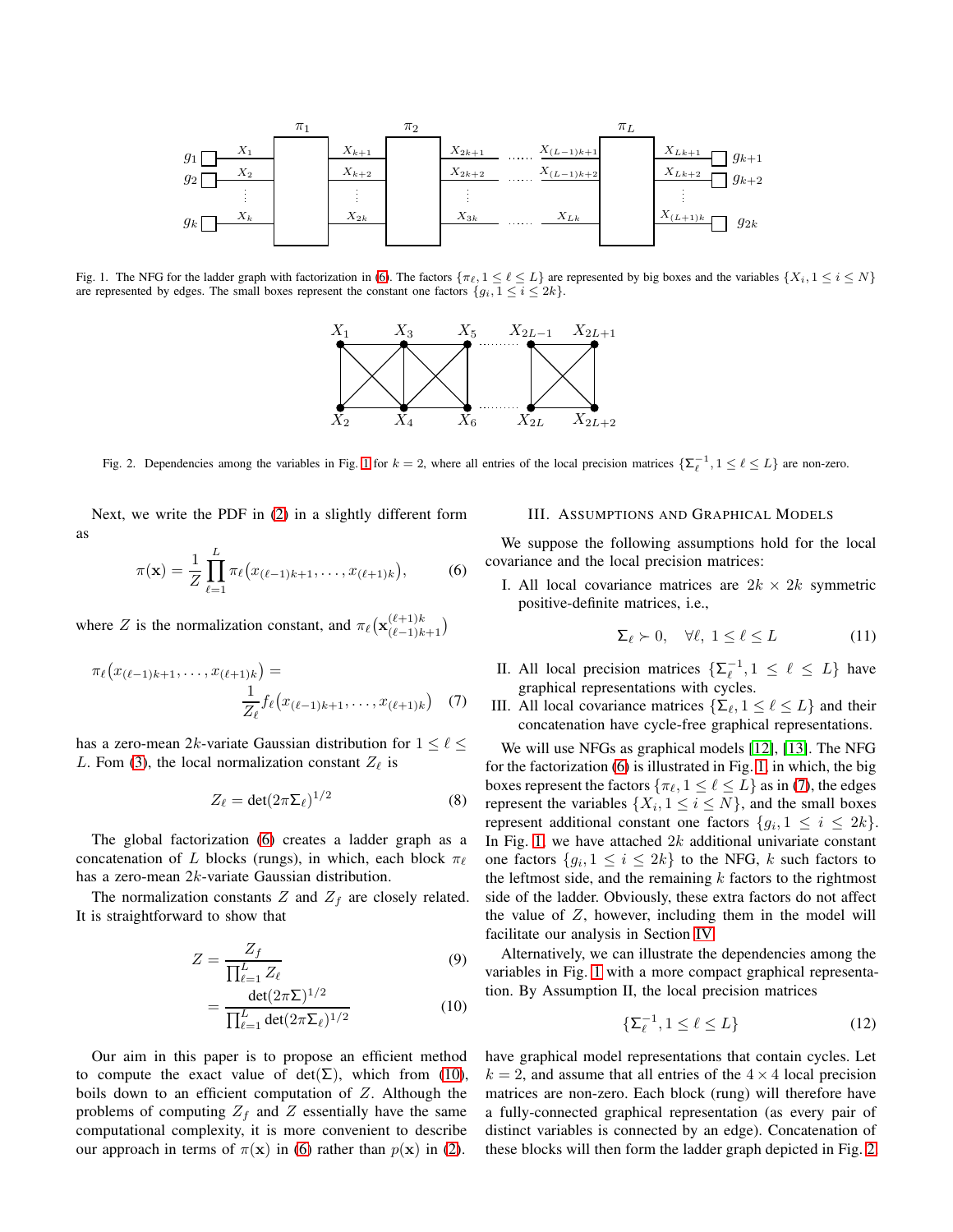

<span id="page-2-3"></span>Fig. 3. The dual NFG of Fig. [1.](#page-1-1) The big boxes represent the factors  $\{\mathcal{F}\pi_{\ell}, 1 \leq \ell \leq L\}$  in [\(16\)](#page-2-1), the edges represent the variables  $\{\mathcal{W}_i, \mathcal{W}'_i, 1 \leq i \leq N\}$ , and the small boxes represent the factors  $\{Fg_i, 1 \le i \le 2k\}$  given by [\(15\)](#page-2-2). The factors denoted by ⊕ transform each edge to a sign-inverting edge.



<span id="page-2-5"></span>Fig. 4. Dependencies among the variables in Fig. [3](#page-2-3) for  $k = 2$ . The local covariance matrices have cycle-free graphical representations with structure as in [\(19\)](#page-3-0).

It is clear from Figs. [1](#page-1-1) and [2](#page-1-4) that, in general, the graphical model of [\(6\)](#page-1-0) may contain many short cycles. Next, we will consider the dual NFG of the Gaussian ladder graph in Fig. [1.](#page-1-1)

## IV. THE CYCLE-FREE DUAL NFG

<span id="page-2-0"></span>Following [\[14\]](#page-5-11), we can construct the dual of the NFG in Fig. [1](#page-1-1) by employing these three steps

- Replace each variable  $X_{\ell}$  by the dual variable  $\omega_{\ell}$ .
- Replace each factor by its Fourier transform.
- Replace each edge by a sign-inverting edge.

The Fourier transform of a function  $f(\mathbf{x})$ :  $\mathbb{R}^n \to \mathbb{C}$  is the function  $(\mathcal{F}f)(\boldsymbol{\omega})$ :  $\mathbb{R}^n \to \mathbb{C}$  given by

$$
(\mathcal{F}f)(\boldsymbol{\omega}) = \int_{-\infty}^{\infty} f(\mathbf{x}) e^{-i\boldsymbol{\omega}^{\mathsf{T}}\mathbf{x}} d\mathbf{x},\tag{13}
$$

where  $\mathbb C$  is the set of complex numbers,  $i = \sqrt{-1}$  denotes the unit imaginary number, and  $\boldsymbol{\omega} = (\omega_1, \omega_2, \dots, \omega_n)^\intercal$ .

The Fourier transform of the constant one factors

$$
\{g_i, 1 \le i \le 2k\} \tag{14}
$$

are Dirac delta functions up to scale. Indeed

<span id="page-2-2"></span>
$$
(\mathcal{F}g_1)(\omega_1) = 2\pi\delta(\omega_1),\tag{15}
$$

and similarly for  $\mathcal{F}g_2, \mathcal{F}g_3, \ldots, \mathcal{F}g_{2k}$ .

The factors  $\mathcal{F}_{g_1}, \mathcal{F}_{g_2}, \ldots, \mathcal{F}_{g_{2k}}$  will replace the factors  $g_1, g_2, \ldots, g_{2k}$  in the dual NFG. Again, k of these factors are connected to the leftmost side, and the remaining  $k$  factors to the rightmost side of the dual graph.

The Fourier transform of  $\pi_{\ell}$  in [\(7\)](#page-1-3) is

$$
(\mathcal{F}\pi_{\ell})\big(\omega_{(\ell-1)k+1},\ldots,\omega_{(\ell+1)k}\big) =
$$
  

$$
\exp\bigg(-\frac{1}{2}\big[\omega_{(\ell-1)k+1},\ldots,\omega_{(\ell+1)k}\big]\Sigma_{\ell}\begin{bmatrix}\omega_{(\ell-1)k+1}\\\vdots\\\omega_{(\ell+1)k}\end{bmatrix}\bigg) \quad (16)
$$

Here  $\Sigma_{\ell}$  is the covariance matrix associated with  $\pi_{\ell}$ . Each factor  $\pi_{\ell}$  is then replaced by  $\mathcal{F}\pi_{\ell}$  in the dual NFG. The crucial property of the Fourier transform of the multivariate Gaussian distribution is that in  $\mathcal{F}\pi_{\ell}$  the covariance matrix is replaced by the precision matrix in the exponent.<sup>[1](#page-2-4)</sup>

Sign-inverting edges are created by inserting a ⊕−factor in the middle of each edge. The ⊕−factors will impose the constraint that the addition of their two arguments should be zero in <sup>R</sup>. The multiplication of all the ⊕−factors can be expressed by

$$
\prod_{i=1}^{N} \delta(\omega_i + \omega'_i),\tag{17}
$$

where  $N$  is the total number of variables as in [\(4\)](#page-0-3).

The dual of the NFG in Fig. [1](#page-1-1) is illustrated in Fig. [3,](#page-2-3) where the big boxes represent  $\{\mathcal{F}_{\pi_{\ell}}, 1 \leq \ell \leq L\}$  as in [\(16\)](#page-2-1), the edges denote the variables  $\{\omega_i, \omega'_i, 1 \leq i \leq N\}$ , the small boxes correspond to the additional factors  $\{\mathcal{F}g_i, 1 \leq i \leq 2k\}$ given by [\(15\)](#page-2-2), and the ⊕−factors in the middle of each edge denote sign-inverters.

The global PDF in the dual domain  $\pi'$  is given by

<span id="page-2-6"></span>
$$
\pi'(\omega) = \frac{1}{Z'} \prod_{i=1}^N \delta(\omega_i + \omega'_i) \prod_{i=1}^k (\mathcal{F}g_i)(\omega_i) \prod_{i=1}^k (\mathcal{F}g_{k+i})(\omega'_{Lk+i})
$$
  

$$
\prod_{\ell=1}^L (\mathcal{F}\pi_\ell) (\omega'_{(\ell-1)k+1}, \dots, \omega'_{\ell k}, \omega_{\ell k+1}, \dots, \omega_{(\ell+1)k}), \quad (18)
$$

where  $Z'$  is the appropriate normalization constant.

In the dual domain, we can again show the dependencies among the variables using a more compact graphical represen-

<span id="page-2-4"></span><span id="page-2-1"></span><sup>1</sup>Since  $\pi_{\ell}$  follows a zero-mean multivariate Gaussian distribution, its Fourier transform  $\mathcal{F}\pi$  is identical to its characteristic function [\[7\]](#page-5-4).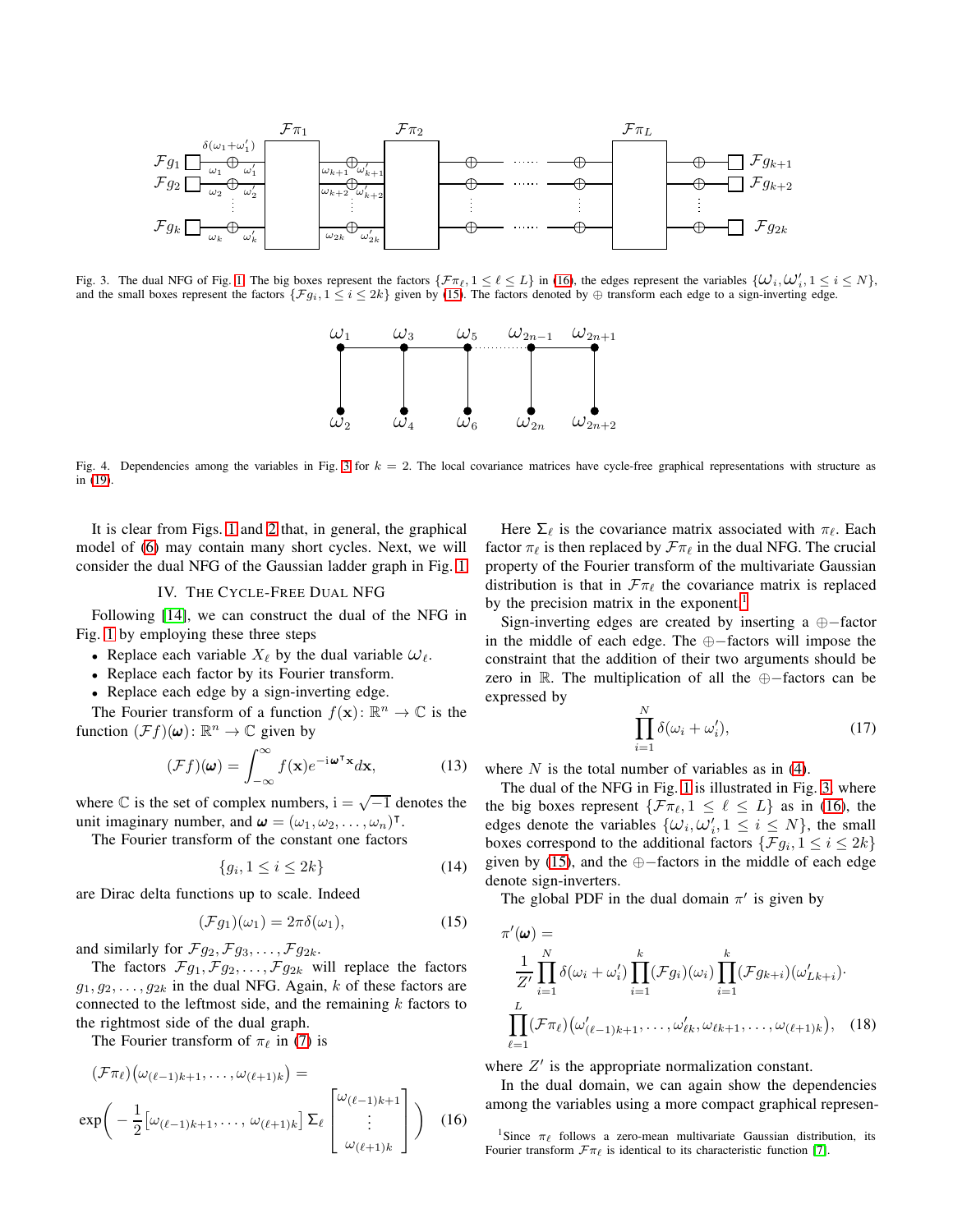

<span id="page-3-5"></span>Fig. 5. The contrast between the dependency among the variables associated with the local precision matrix  $\Sigma_{\ell}^{-1}$  in the primal domain (left) and among the variables associated with the local covariance matrix  $\Sigma_{\ell}$  in the dual domain (right), for  $k = 3$ .

tation. By Assumption III in Section [IV,](#page-2-0) the local covariance matrices  $\{\Sigma_{\ell}, 1 \leq \ell \leq L\}$  have cycle-free graphical representations. Set  $k = 2$ , and assume that all the local covariance matrices have the following structure

<span id="page-3-0"></span>
$$
\Sigma_{\ell} = \begin{bmatrix} * & * & * & 0 \\ * & * & 0 & 0 \\ * & 0 & * & * \\ 0 & 0 & * & * \end{bmatrix}
$$
 (19)

where ∗ denotes a non-zero real entry. In the corresponding graphical model, each block (rung) and their concatenation are therefore cycle-free – as illustrated in Fig. [4.](#page-2-5)

The factors  $\{\mathcal{F}g_i, 1 \leq i \leq 2k\}$  set the value of  $2k$  out of N independent variables in [\(18\)](#page-2-6) to zero. Therefore,  $\pi'$ follows a zero-mean  $(N - 2k)$ -variate Gaussian distribution. Let us denote the covariance matrix associated with  $\pi'(\mathbf{x})$  by  $Σ'$ . Furthermore, the factors { $Fg_i$ , 1 ≤ i ≤ 2k} contribute a multiplicative factor of  $(2\pi)^{2k}$  to [\(18\)](#page-2-6).

It follows that

$$
Z' = (2\pi)^{2k} \det(2\pi \Sigma')^{1/2}
$$
 (20)

$$
= (2\pi)^{k+N/2} \det(\Sigma')^{1/2} \tag{21}
$$

According to the NFG duality theorem, the normalization constants  $Z'$  and  $Z$  are equal up to scale. Indeed

<span id="page-3-1"></span>
$$
Z' = (2\pi)^N Z \tag{22}
$$

For more details, see [\[13\]](#page-5-10), [\[14\]](#page-5-11).

**Proposition 1.** The det( $\Sigma$ ) can be expressed in terms of det( $\sum'$ ) and {det( $\sum_{\ell}$ ),  $1 \leq \ell \leq L$ } as

<span id="page-3-4"></span>
$$
\det(\Sigma) = \det(\Sigma') \prod_{\ell=1}^{L} \det(\Sigma_{\ell})
$$
 (23)

*Proof.* The local covariance matrices  $\{\Sigma_{\ell}, 1 \leq \ell \leq L\}$  are of size  $2k \times 2k$  and  $\Sigma$  is of size  $N \times N$ . Thus, from [\(4\)](#page-0-3), [\(10\)](#page-1-2), and [\(22\)](#page-3-1) we obtain

$$
Z' = (2\pi)^N \frac{\det(2\pi\Sigma)^{1/2}}{\prod_{\ell=1}^L \det(2\pi\Sigma_\ell)^{1/2}}\tag{24}
$$

$$
= (2\pi)^{k+N/2} \frac{\det(\Sigma)^{1/2}}{\prod_{\ell=1}^{L} \det(\Sigma_{\ell})^{1/2}}
$$
 (25)

Combining [\(21\)](#page-3-2) and [\(25\)](#page-3-3) completes the proof.

It is therefore possible to compute  $Z'$  and  $det(\Sigma')$  exactly (e.g., via the Gaussian belief propagation algorithm [\[11\]](#page-5-8)) in the cycle-free NFG as in Fig. [3.](#page-2-3) After this step, we can compute  $det(\Sigma)$  from [\(23\)](#page-3-4).

We conclude that computing the exact value of  $det(\Sigma)$  in ladder graphs is straightforward in the dual factor graph if all local covariance matrices are "known" to have cycle-free NFGs. On the contrary, if the local precision matrices have cycle-free graphical representations, computing  $det(\Sigma)$  is easy in the primal factor graph. A special case of interest is when the local precision and covariance matrices are diagonal. In this case, computing  $det(\Sigma)$  is easy in both domains.

For  $k = 3$ , the contrast between the dependency among the variables in Figs. [2](#page-1-4) and [4](#page-2-5) is depicted in Fig. [5.](#page-3-5) By Assumption II, Fig. [5](#page-3-5) (left) has cycles, while, by Assumption III, Fig. [5](#page-3-5) (right) is singly-connected.

#### V. NUMERICAL EXAMPLES

<span id="page-3-2"></span>In the first toy example, we set  $k = 2$  and  $L = 3$ . For  $1 \leq \ell \leq 3$ , let

<span id="page-3-6"></span>
$$
\Sigma_{\ell} = \begin{bmatrix} 2 & 1 & 1 & 0 \\ 1 & 2 & 0 & 0 \\ 1 & 0 & 2 & 1 \\ 0 & 0 & 1 & 2 \end{bmatrix}
$$
 (26)

where

$$
\Sigma_{\ell}^{-1} = \begin{bmatrix} 1.2 & -0.6 & -0.8 & 0.4 \\ -0.6 & 0.8 & 0.4 & -0.2 \\ -0.8 & 0.4 & 1.2 & -0.6 \\ 0.4 & -0.2 & -0.6 & 0.8 \end{bmatrix}
$$
(27)

<span id="page-3-3"></span>with det( $\Sigma_{\ell}$ ) = 5. Here  $\Sigma_{\ell}$  and  $\Sigma_{\ell}^{-1}$  satisfy all the required assumptions discussed in Section [III.](#page-1-5) This toy example consists of three blocks, where each block has a four-variate Gaussian distribution with a fully-connected NFG.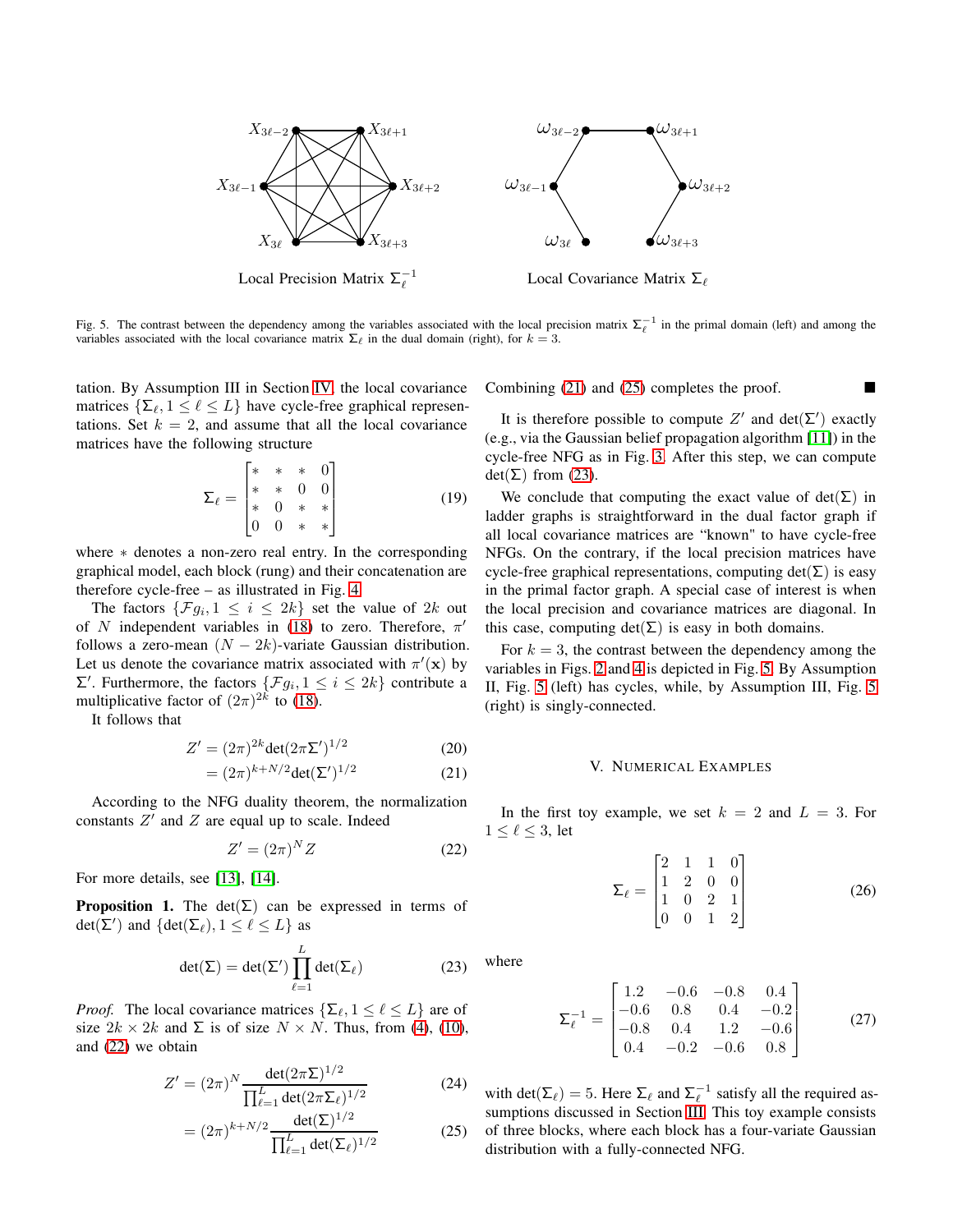From [\(18\)](#page-2-6) the global PDF in the dual domain  $\pi'(\omega)$  is given and  $\det(\Sigma_1) = 44$ . In the second block, let by

$$
\pi'(\omega) = \frac{1}{Z'} \mathcal{F}g_1(\omega_1) \mathcal{F}g_2(\omega_2) \mathcal{F}g_3(\omega'_7) \mathcal{F}g_4(\omega'_8) \prod_{i=1}^8 \delta(\omega_i + \omega'_i) \cdot \mathcal{F} \pi_1(\omega'_1, \omega'_2, \omega_3, \omega_4) \mathcal{F} \pi_2(\omega'_3, \omega'_4, \omega_5, \omega_6) \mathcal{F} \pi_3(\omega'_5, \omega'_6, \omega_7, \omega_8)
$$

Thus

$$
Z' = (2\pi)^4.
$$
  

$$
\int_{\omega} \delta(\omega_1) \delta(\omega_2) \delta(\omega_7') \delta(\omega_8') \prod_{i=1}^8 \delta(\omega_i + \omega_i') \cdot \mathcal{F} \pi_1 \mathcal{F} \pi_2 \mathcal{F} \pi_3 d\omega
$$

which gives

$$
Z' = (2\pi)^4 \int_{\omega_3, \omega_4, \omega_5, \omega_6} \mathcal{F}\pi_1(0, 0, \omega_3, \omega_4)
$$
  

$$
\mathcal{F}\pi_2(-\omega_3, -\omega_4, \omega_5, \omega_6) \mathcal{F}\pi_3(-\omega_5, -\omega_6, 0, 0) d\omega_3 d\omega_4 d\omega_5 d\omega_6
$$

which after substituting  $\Sigma$  from [\(26\)](#page-3-6) yields

$$
Z' = (2\pi)^4.
$$
  

$$
\int_{\omega_3, \omega_4, \omega_5, \omega_6} \exp\left(-\frac{1}{2} \left[\omega_3, \omega_4, \omega_5, \omega_6\right] \Sigma'^{-1} \begin{bmatrix} \omega_3 \\ \omega_4 \\ \omega_5 \\ \omega_6 \end{bmatrix}\right) d\omega_3 d\omega_4 d\omega_5 d\omega_6
$$

with

$$
\Sigma'^{-1} = \begin{bmatrix} 4 & 2 & -1 & 0 \\ 2 & 4 & 0 & 0 \\ -1 & 0 & 4 & 2 \\ 0 & 0 & 2 & 4 \end{bmatrix}
$$
 (28)

To compute  $det(\Sigma')$ , we can either apply the Gaussian belief propagation algorithm, or, in this toy example, directly compute

$$
\det(\Sigma') = 1/128\tag{29}
$$

From [\(23\)](#page-3-4) we have

$$
\det(\Sigma) = 125/128\tag{30}
$$

where  $\Sigma$  is the  $8 \times 8$  covariance matrix associated with the eight-variate Gaussian distribution in the primal NFG.

In our second example, we set  $k = 3$  and  $L = 2$ . Let

$$
\Sigma_1 = \begin{bmatrix} 3 & 1 & 0 & 2 & 0 & 0 \\ 1 & 2 & 1 & 0 & 0 & 0 \\ 0 & 1 & 3 & 0 & 0 & 0 \\ 2 & 0 & 0 & 3 & 1 & 0 \\ 0 & 0 & 0 & 1 & 2 & 1 \\ 0 & 0 & 0 & 0 & 1 & 3 \end{bmatrix}
$$
(31)

in the first block, where

$$
\Sigma_1^{-1} = \frac{1}{22} \begin{bmatrix} 30 & -18 & 6 & -25 & 15 & -5 \\ -18 & 24 & -8 & 15 & -9 & 3 \\ 6 & -8 & 10 & -5 & 3 & -1 \\ -25 & 15 & -5 & 30 & -18 & 6 \\ 15 & -9 & 3 & -18 & 24 & -8 \\ -5 & 3 & -1 & 6 & -8 & 10 \end{bmatrix}
$$
(32)

$$
\Sigma_2 = \begin{bmatrix} 4 & 1 & 0 & -2 & 0 & 0 \\ 1 & 3 & -1 & 0 & 0 & 0 \\ 0 & -1 & 1 & 0 & 0 & 0 \\ -2 & 0 & 0 & 4 & 1 & 0 \\ 0 & 0 & 0 & 1 & 3 & -1 \\ 0 & 0 & 0 & 0 & -1 & 1 \end{bmatrix}
$$
(33)

where

$$
\Sigma_2^{-1} = \frac{1}{33} \begin{bmatrix} 14 & -7 & -7 & 8 & -4 & -4 \\ -7 & 20 & 20 & -4 & 2 & 2 \\ -7 & 20 & 53 & -4 & 2 & 2 \\ 8 & -4 & -4 & 14 & -7 & -7 \\ -4 & 2 & 2 & -7 & 20 & 20 \\ -4 & 2 & 2 & -7 & 20 & 53 \end{bmatrix}
$$
(34)

and det( $\Sigma_2$ ) = 33. The covariance matrix  $\Sigma$  is  $9 \times 9$ , and the model consists of two blocks, where each block has a six-variate Gaussian distribution with a fully-connected NFG.

The global PDF in the dual domain is given by

$$
\pi'(\omega) = \frac{1}{Z'} \prod_{i=1}^{9} \delta(\omega_i + \omega'_i).
$$
  
\n
$$
\mathcal{F}g_1(\omega_1)\mathcal{F}g_2(\omega_2)\mathcal{F}g_3(\omega_3)\mathcal{F}g_4(\omega'_7)\mathcal{F}g_5(\omega'_8)\mathcal{F}g_6(\omega'_9).
$$
  
\n
$$
\mathcal{F}\pi_1(\omega'_1,\omega'_2,\omega'_3,\omega_4,\omega_5,\omega_6)\mathcal{F}\pi_2(\omega'_4,\omega'_5,\omega'_6,\omega_7,\omega_8,\omega_9)
$$

After a little manipulation

$$
Z' = (2\pi)^6.
$$
  

$$
\int_{\omega_4,\omega_5,\omega_6} \exp\left(-\frac{1}{2}\left(7\omega_4^2 + 5\omega_5^2 + 4\omega_6^2 + 4\omega_4\omega_5\right)\right) d\omega_4 d\omega_5 d\omega_6
$$

It is then easy to compute  $\det(\Sigma') = 1/132$ . Therefore, from [\(23\)](#page-3-4) we obtain

$$
\det(\Sigma) = \frac{44 \times 33}{132} = 11\tag{35}
$$

In general, the cycle-free Gaussian NFG of  $\pi'(\omega)$  in [\(18\)](#page-2-6) consists of unary factors (attached to the vertices) and pairwise factors (placed on the edges). For larger values of  $N$ , we can employ the Gaussian belief propagation algorithm [\[11\]](#page-5-8) to compute the exact value of det( $\Sigma'$ ).

# VI. FUTURE WORK

Some directions for future work include: i) applying the method to the multivariate Cauchy distribution (or other multivariate distributions) defined on the ladder graph, with assumptions made on the local dispersion matrices, ii) extending the results and using the Gaussian belief propagation in the dual of Gaussian Markov random fields. According to our assumptions in Section [III,](#page-1-5) each building block in the dual NFG of the model is cycle-free, however, arranging these cycle-free blocks horizontally and vertically will create an NFG with cycles, and iii) Comparing the method with existing algorithms on computing the determinant of block-tridiagonal matrices (see, e.g., [\[15\]](#page-5-12), [\[16\]](#page-5-13)). Note that the precision matrices associated with ladder graphs are block-tridiagonal by construction.